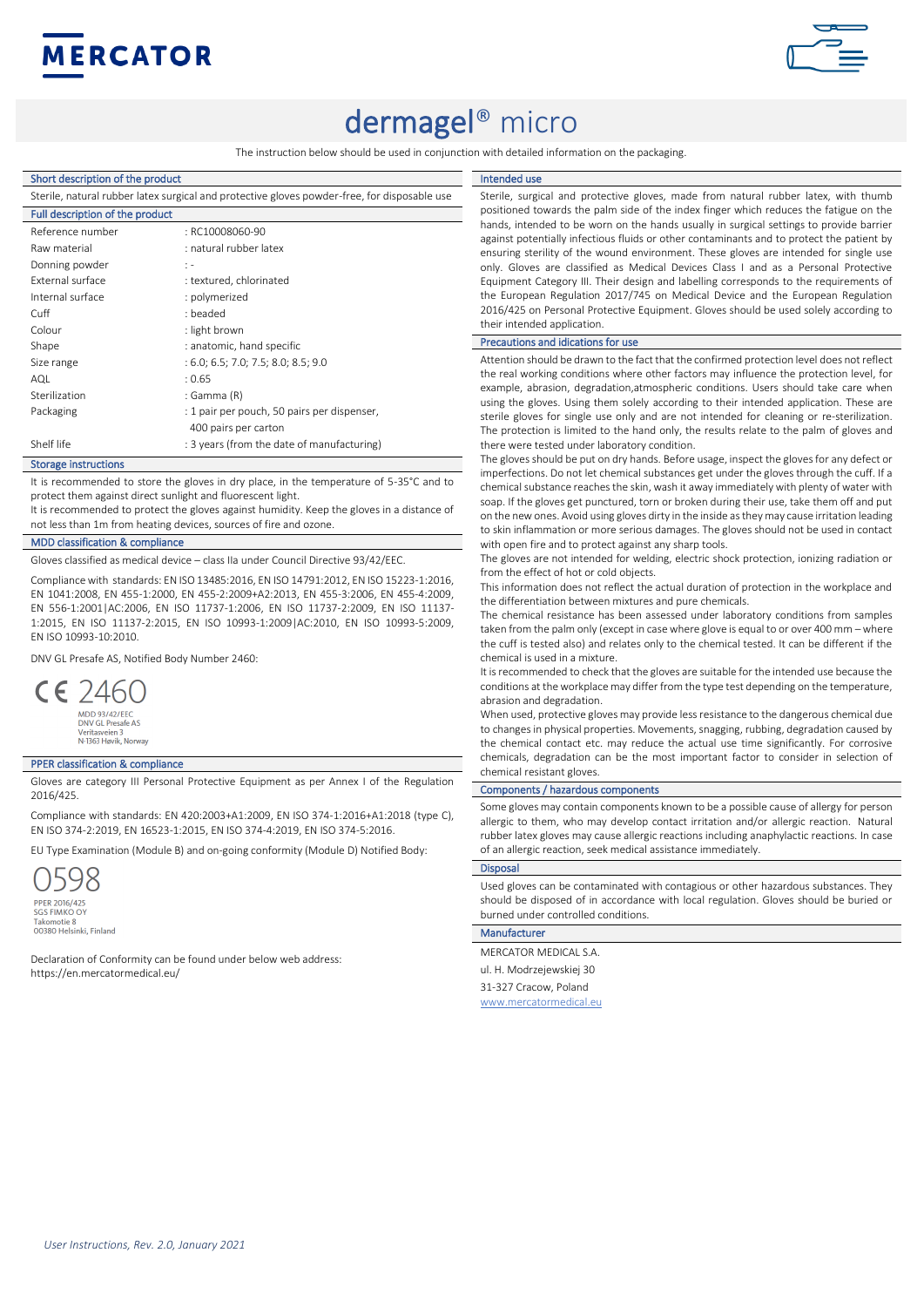



|                                       |                                                                                                                      | • Level 1 > 10 min • Level 2 > 30 min • Level 3 > 60 min • Level 4 > 120 min • Level 5 > 240 min • Level 6 > 480 min | Permeation Performance Levels as per EN ISO 374-1:2016+A1:2018                                                                           |                                             |                                                        |                                                       |
|---------------------------------------|----------------------------------------------------------------------------------------------------------------------|----------------------------------------------------------------------------------------------------------------------|------------------------------------------------------------------------------------------------------------------------------------------|---------------------------------------------|--------------------------------------------------------|-------------------------------------------------------|
| Test results acc. to EN 16523-1:2015  |                                                                                                                      | EN ISO 374-4:2019                                                                                                    | Test results acc. to EN 16523-1:2015                                                                                                     |                                             |                                                        | EN ISO 374-4:2019                                     |
| Chemical<br>Level                     |                                                                                                                      | Degradation [%]                                                                                                      | Chemical                                                                                                                                 |                                             | Degradation [%]<br>Level                               |                                                       |
| 40 % Sodium hydroxide<br>Level 6      |                                                                                                                      | $-15.6$                                                                                                              | 30% Hydrogen peroxide                                                                                                                    |                                             | Level 3<br>11.1                                        |                                                       |
| 99% Isopropanol<br>Level 0            |                                                                                                                      | 29.8                                                                                                                 | 37% Formaldehyde                                                                                                                         | Level 1                                     |                                                        | 20.9                                                  |
|                                       | Test acc. to EN ISO 374-2:2019 - Level 3 (ISO 2859)                                                                  |                                                                                                                      |                                                                                                                                          | Test acc. EN ISO 374-5:2016                 |                                                        |                                                       |
|                                       | Performance Level<br>AQL                                                                                             |                                                                                                                      |                                                                                                                                          | Protection against bacteria & fungi<br>Pass |                                                        |                                                       |
| Level 3<br>< 0.65<br>< 1.5<br>Level 2 |                                                                                                                      |                                                                                                                      |                                                                                                                                          | Protection against viruses                  |                                                        | Pass                                                  |
|                                       | < 4.0<br>Level 1                                                                                                     |                                                                                                                      |                                                                                                                                          |                                             |                                                        |                                                       |
|                                       |                                                                                                                      |                                                                                                                      | Symbols which can be used on the packagings                                                                                              |                                             |                                                        |                                                       |
|                                       | Do not re-use / gloves<br>are intended for single use                                                                | m.                                                                                                                   | Powdered gloves                                                                                                                          |                                             |                                                        | Glove is fitting the right hand                       |
| <b>STERILE EO</b>                     | Sterilized with Ethylene oxide                                                                                       |                                                                                                                      | Powder free gloves                                                                                                                       |                                             |                                                        | Glove is fitting the left hand                        |
| STERILE R                             | Sterilization with Gamma                                                                                             | POLYMER<br>COATED<br>ISO 374-5:2016                                                                                  | Presence of polymer coating<br>on the inner surface of the<br>glove                                                                      |                                             | the number of pairs of gloves in<br>the envelope (1)   |                                                       |
|                                       | Do not re-sterilize                                                                                                  |                                                                                                                      | Marking of gloves<br>protecting against bacteria<br>and fungi                                                                            |                                             | the number of pairs of gloves in<br>the dispenser (25) |                                                       |
| ATE)                                  | Raw material-<br>natural rubber latex                                                                                |                                                                                                                      | Marking of gloves<br>protecting against viruses,<br>bacteria and fungi                                                                   |                                             | the number of pairs of gloves in<br>the dispenser (50) |                                                       |
| <b>NEOPREN</b>                        | Raw material - neoprene                                                                                              | VIRUS<br>ISO 374-1/Type A<br>UVWXYZ                                                                                  | Marking of type A chemical<br>resistant gloves. Six tested<br>chemicals shall be identified<br>by their code letter under<br>pictogram   | 100 L                                       | the carton (100)                                       | the number of pairs of gloves in                      |
| <b>NITRYL</b>                         | Raw material - nitrile                                                                                               | ISO 374-1/Type B<br>XY7.<br>ISO 374-1/Type C                                                                         | Marking of type B chemical<br>resistant gloves. Three<br>tested chemicals shall be<br>identified by their code<br>letter under pictogram | 300                                         | the number of pairs of gloves in<br>the carton (300)   |                                                       |
| <b>LOT</b>                            | Lot / batch number                                                                                                   |                                                                                                                      | Marking of type C chemical<br>resistant gloves                                                                                           | 400 M                                       | the number of pairs of gloves in<br>the carton (400)   |                                                       |
| <b>REF</b>                            | Catalogue number                                                                                                     |                                                                                                                      | Keep away from moisture,<br>store in a dry place                                                                                         | 1×25 W                                      |                                                        | the number of sets of gloves<br>in the dispenser (25) |
|                                       | Manufacturer, symbol should<br>be accompanied by name<br>and address of Manufacturer                                 |                                                                                                                      | Keep away from solar<br>and fluorescent light                                                                                            | 1×200                                       | in the carton (200)                                    | the number of sets of gloves                          |
| EC REP                                | EU Authorised Representative,<br>symbol should be accompanied<br>by name and address of<br>Authorised Representative |                                                                                                                      | Temperature limitation /<br>gloves store in temperature<br>$5-35^{\circ}$ C                                                              |                                             |                                                        | Consult instructions for use                          |
|                                       | data produkcji                                                                                                       |                                                                                                                      | Keep away from ozone                                                                                                                     |                                             | damaged                                                | Do not use, if package is                             |
|                                       | Expiry date                                                                                                          |                                                                                                                      | Package made from paper,<br>qualify for recycling                                                                                        |                                             | waste                                                  | Package is treated as municipal                       |
|                                       | Indicates compliance with<br>the requirements of<br>Russian market                                                   |                                                                                                                      | Indicates compliance with<br>the requirements of<br>Ukrainian market                                                                     |                                             |                                                        |                                                       |